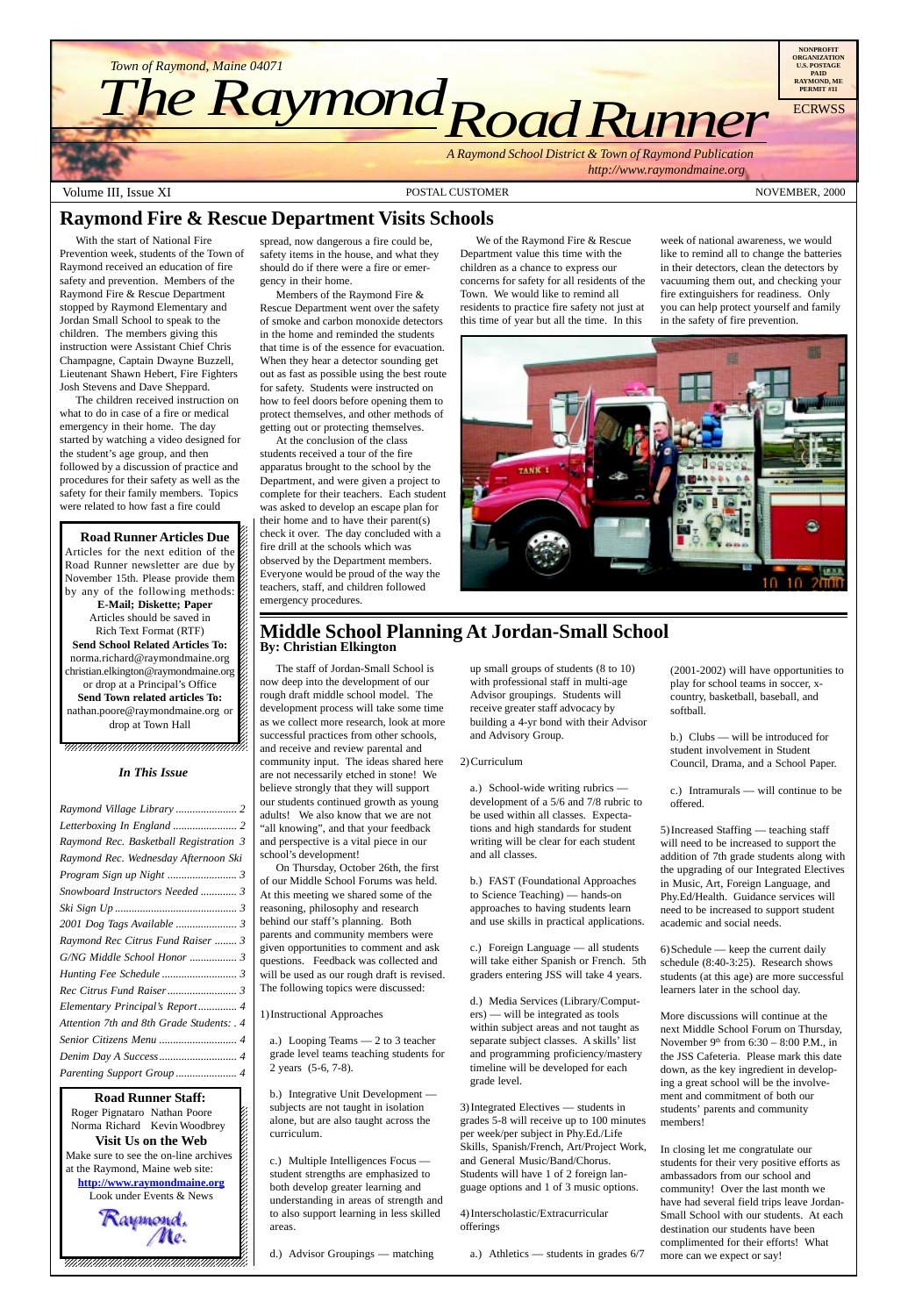| November 2000<br><b>Events and Meeting Schedule</b> |                                                                                                           |                                                                          |                                                                                         |                                                                                                         |                                                                            |                                                                                                                                                                    |
|-----------------------------------------------------|-----------------------------------------------------------------------------------------------------------|--------------------------------------------------------------------------|-----------------------------------------------------------------------------------------|---------------------------------------------------------------------------------------------------------|----------------------------------------------------------------------------|--------------------------------------------------------------------------------------------------------------------------------------------------------------------|
| <b>SUNDAY</b>                                       | <b>MONDAY</b>                                                                                             | <b>TUESDAY</b>                                                           | <b>WEDNESDAY</b>                                                                        | <b>THURSDAY</b>                                                                                         | <b>FRIDAY</b>                                                              | <b>SATURDAY</b>                                                                                                                                                    |
|                                                     |                                                                                                           | <b>Recycling Pickup</b>                                                  | $\mathbf 1$<br><b>Recycling Pickup</b><br>7:00PM RE<br><b>School Committee</b>          | $\overline{2}$<br>10:00AM VL<br>Story Time<br>10:00AM VL<br>Baby Time<br><b>6:30PM KC</b><br>Lions Club | 3                                                                          | $\overline{\mathbf{4}}$                                                                                                                                            |
| 5                                                   | 6<br>7:00PM TH<br>Selectmen                                                                               | $\overline{7}$<br>7:00AM-8:00PM JS<br><b>Presidential Election</b>       | 8<br>7:00PM TH<br><b>Planning Board</b>                                                 | 9<br>10:00AM VL<br>Story Time<br>10:00AM VL<br><b>Baby Time</b>                                         | 10                                                                         | 11                                                                                                                                                                 |
| 12                                                  | 13<br>7:00PM JS<br><b>Communities for Children</b>                                                        | 14<br><b>Recycling Pickup</b>                                            | 15<br>Recycling Pickup<br>7:00PM RE<br><b>School Committee</b>                          | 16<br>10:00AM VL<br>Story Time<br>10:00AM VL<br><b>Baby Time</b><br><b>6:30PM KC</b><br>Lions Club      | 17                                                                         | 18                                                                                                                                                                 |
| 19<br>10:00AM TH<br>Appleals Board<br>Site Walk     | 20<br>9:00AM-12:00PM<br>Rent/Drug Relief<br>Applications<br><b>7:00PM VL</b><br><b>Historical Society</b> | 21<br>7:00PM TH<br>Selectmen                                             | 22<br>7:00PM VL<br><b>Library Board Meeting</b><br>7:30PM FB<br><b>Ladies Auxiliary</b> | 23<br><b>Thanksgiving</b><br>Town Office Closed                                                         | 24<br>Town Office Closed<br>Appeals Board Deadline<br>for December Meeting | 25<br><b>Town Office Closed</b>                                                                                                                                    |
| 26                                                  | 27<br>7:00PM TH<br>Appeals Board                                                                          | 28<br><b>Recycling Pickup</b><br>7:00PM JS<br>Conservation<br>Commission | 29<br><b>Recycling Pickup</b>                                                           | 30<br>7:00PM TH<br><b>Cemetery Committee</b>                                                            |                                                                            | FB=Fire Barn<br>JS=Jordan-Small<br>KC=Kokatosi Campgnd<br><b>RE=Raymond Elementary</b><br>TG=Town Garage RT85<br><b>TH=Town Hall</b><br><b>VL</b> =Village Library |

# <span id="page-1-0"></span>**News From The Raymond Village Library**

#### **Children's Book Week**

You can honor your child or grandchild by the donation of \$10 towards the purchase of Children's books during the month of November. Please call the library at 655- 4283 for more information.

#### **Art Exhibit at the Library**

The walls of the library will be beautifully adorned with art work done by the students of Charlene Lee. These paintings will be available from October 3 through the middle of November. Those exhibiting are: Florence Cooper, Andrea Dacko, M.J. Meyerhoefer, Sondra Levy, Linda Atkins, Carol Griggs, Lynda Wilson, Dick Anzelc and Waldo Preble. Our next artist showing her paintings will be Charlene Lee, for your holiday gift choosing.

#### **Book Discussion Group**

This reading group will meet November 30 at the library at 7 P.M.. The theme will be Colonial America. For specific titles, please call the library for more information.

#### **New Sign**

Thanks to Art, Nancy and Kate Fahie, of SIGNS IN SECONDS, the Raymond Village Library has a sparkling new sign on the front lawn. The hours of the library changed this spring and the new sign indicates the new times the library is open. The hours are: Monday and Wednesday 2 P.M. to 8 P.M., Thursday and Saturday 9 am to noon and Sunday 11 am to 6 P.M. We sincerely thank the Fahie family for their community spirit.

#### **Storytime for November**

The theme for November is appropriately Foods, Sharing and Thanksgiving. Storytime is every Thursday, except on Thanksgiving. Babytime is also on Thursdays at 10 am at the library.

#### **Tree Lighting Ceremony**

The annual Tree Lighting Ceremony will be held on November 26 at 6 P.M.. This event is sponsored by the Raymond Lions Club. All are invited to attend and celebrate the beginning of the holiday season.

## **Letterboxing In England By: Debbie Blanchard**

Greetings from the United Kingdom! I've just returned from England to explore 'Letterboxing.' In spite of a historical fuel shortage, I was able to make my way from London to southwestern England to complete research for my Sabbatical project. I loved Englandeveryone there was wonderful and some of the kindest people I have ever met.

What is 'Letterboxing'? Letterboxing started about 150 years ago in the Dartmoor National Park area on the moors. The tradition carries on today. Hundreds of boxes are hidden all over the moors. Letterboxes can be ammunition tins, metal boxes or plastic Tupperware containers. To find them, one must follow a set of clues, usually put to verse, in order to discover the whereabouts of the hidden boxes. These boxes usually contain a visitor's book, a rubber stamp (particular to that location) and an inkpad. Hunters use the stamp to record the find in their own books and then mark the visitor's book with their own personal stamps.

The popularity of letterboxing has increased steadily. While I was staying in the village of Moretonhampstead, people came from all over the world to walk the moors and go letterboxing. I documented the five-mile trail that exists in Moretonhampstead. It led me into tea rooms, pubs, fields of sheep, over pig stiles, through bridle paths and up onto hillsides which provided panoramic views of the beautiful English countryside. At each of the 12 boxes, we were rewarded with a gorgeous stamp to record in our book. A word of warning though... Letterboxing as a hobby can be very addictive and once started, people have been known to spend every spare moment in search of 'that elusive box'!

We hope to adapt this popular English pastime to the five history trails, which have been developed over the last four years in Raymond. Over fifty communities along the Connecticut River in N.H. and Vermont have designed a version for their area called 'Valley Quest'. I have to admit that the American version is a lot easier to walk and a bit more user-friendly than the English versions. In any event, we'd like to get started this spring and produce perhaps six boxes this year for our own 'Letterboxing Trail'. We welcome participation from anyone and everyone; this could include Girl Scout/Boy Scout groups, Historical Societies, classrooms, local businesses or interested citizens of the Sebago Lake area. I would be happy to share information about Letterboxing by phone, e-mail or to make a presentation to a group. (e-mail:djblanch@maine.rr.com or contact me through Raymond Elementary School)

Stay tuned for future updates about this exciting adventure!

# **GPS Mapping To Begin**

The Geographical Information System (GIS) team will start the mapping of Raymond roads in November. The mapping vehicle will be traveling at slow speeds and will be driving the center lines, so please be alert. We will map the busiest roads early Sunday mornings, but other roads may be mapped at later times during weekend days.



\$5.00 adults \$3.50 kids 12 and under \$15.00 family of 4 or more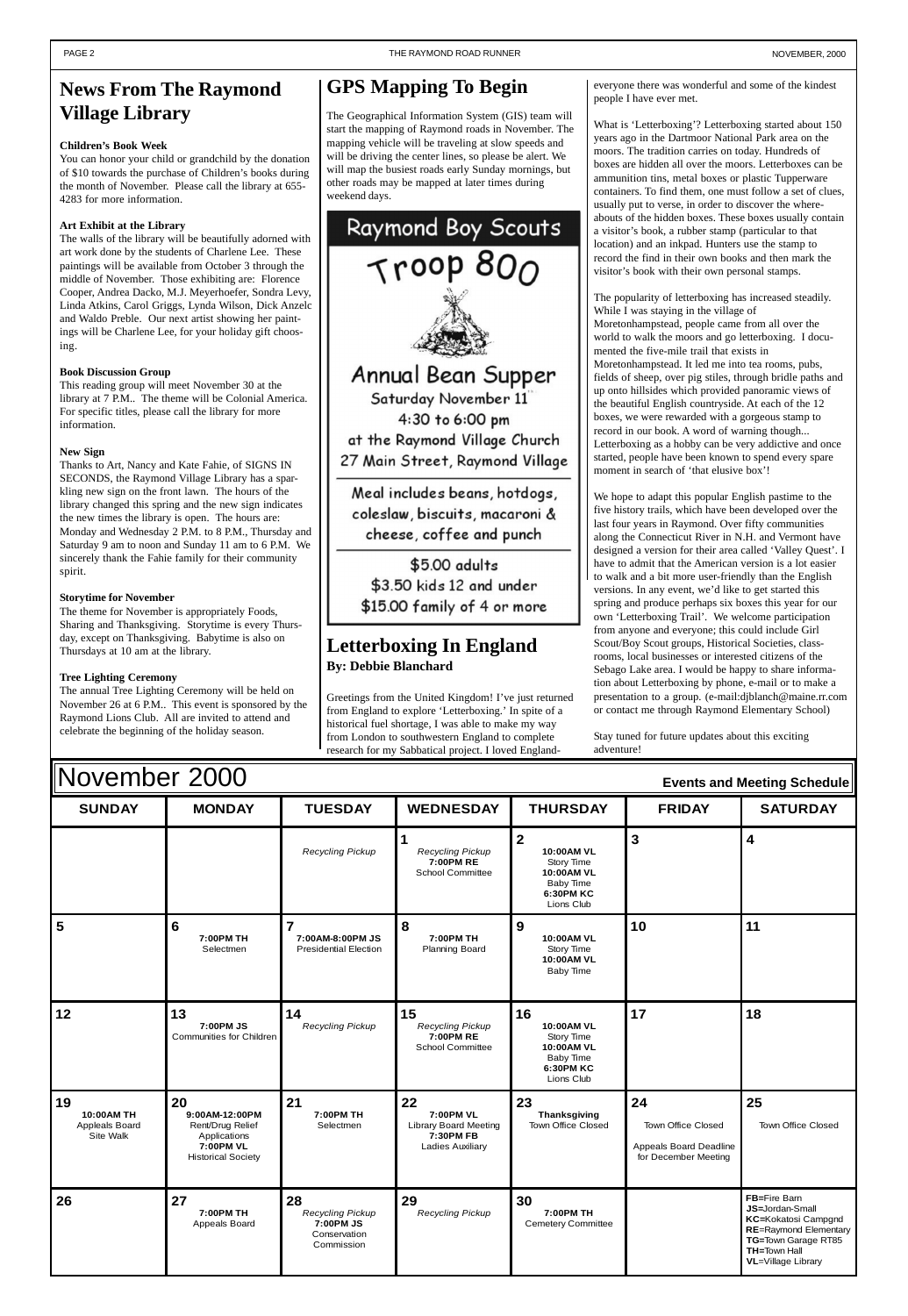#### <span id="page-2-0"></span>http://www.raymondmaine.org PAGE 3

| Name                                                                                                                           |                                                               |                                                               | "RAYMOND                 |  |  |
|--------------------------------------------------------------------------------------------------------------------------------|---------------------------------------------------------------|---------------------------------------------------------------|--------------------------|--|--|
| Phone                                                                                                                          |                                                               |                                                               | REC CITRUS               |  |  |
| Address                                                                                                                        |                                                               |                                                               | FUND RAISER<br>Thank You |  |  |
|                                                                                                                                | CIRCLE CHOICE AND GIVE QUANTITY ORDERED                       |                                                               | for your                 |  |  |
|                                                                                                                                | <b>BOX SIZE: 2/5 bushel</b><br>Number Ordered<br><b>SMALL</b> | <b>BOX SIZE: 4/5 bushel</b><br>Number Ordered<br><b>LARGE</b> | support!<br><b>DUE</b>   |  |  |
| <b>Navel Oranges</b>                                                                                                           | @ \$16.00 ea.                                                 | @ \$21.00 ea.                                                 |                          |  |  |
| Pink Grapefruit                                                                                                                | @ \$15.00 ea.                                                 | @ \$20.00 ea.                                                 |                          |  |  |
| Mixed Box                                                                                                                      | @ \$18.00 ea.                                                 | <b>NOT AVAILABLE</b>                                          |                          |  |  |
| (Oranges & Grapefruit)                                                                                                         |                                                               |                                                               |                          |  |  |
| <b>TOTAL DUE \$</b><br>Make Checks Payable to Raymond Rec<br>Mail to: 33 Wawencok Road, Raymond, ME 04071 (or phone: 655-4657) |                                                               |                                                               |                          |  |  |
|                                                                                                                                |                                                               |                                                               |                          |  |  |

# **Raymond Rec Citrus Fund Raiser**

Raymond Recreation Association is conducting a fund raising sale of fresh Indian River grapefruit and oranges from Florida. The sale will run through November 17th. Advance orders only will be taken. Direct shipment from Florida is scheduled for the week of December 2nd and will be available for pick-up at Fire Lane 111 (as in the past: follow signs) on Saturday, December 2nd from 9:00 AM - noon.

**Proceeds from the sale will be used for funding skiing, swimming, basketball and soccer programs sponsored by Raymond Rec. This is our only fund raising effort and we appreciate your support.**

If you do not wish to purchase a box of fruit for yourself, perhaps you would purchase a box which could then be delivered with the food baskets prepared by the Raymond Fire Auxiliary. Just indicate (for Christmas Food Boxes) on the order form. We have made boxes of our fruit available in the past and they have been greatly enjoyed!!!

#### **To order use the form below or phone 655-4657.**

## **2001 Dog Tags Available**

Dog licensing can now be done for 2001. If you have a dog over the age of 6 months, it should be licensed. We will need to see the dog's Rabies certificate and neutering certificate if it is spayed or castrated. The fee for a neutered dog is \$4.00 and non-neutered \$7.50. All dogs must be licensed by January 31, 2001 without incurring an extra charge.

Please understand that by having your dog licensed anyone finding your stray pet will be able to trace it to you thereby alleviating the possibility that it will go to a shelter. The money from your licensing also pays for stray animal care in the Town and State. It also supports the State Veterinarian and laboratory in Augusta.

 $*$ Nc

With the leaves falling outside, that can only mean it's time for Basketballs to start flying inside. After running a very successful program last year, John Hanley has decided to step down as director, but promises when he can to help out!

Lifts Only \$84.00 (\$96.00 after 12/1/00) Lifts/ski rental \$140.00 (\$160.00 after 12/1/00) Lift/snowboard rental \$168.00 (\$192.00 after 12/1/00) Helmet rental \$20.00 (For the season)

November 9<sup>th</sup> Jordan-Small School 6:30 – 8:00 Sunday River Family Ski Program

| *No open season   | Lynx                                       |                    |                    |
|-------------------|--------------------------------------------|--------------------|--------------------|
| *No open season   | Spruce Grouse                              |                    |                    |
| *No open season   | <b>Harlequin Ducks</b>                     |                    |                    |
| Jan 1 - Dec 31    | Woodchuck                                  | Hunting            | \$21.00            |
| Jan 1 - Dec 31    | <b>Red Squirrel</b>                        | Hunting            | \$21.00            |
| Jan 1 - Dec 31    | Porcupine                                  | Hunting            | \$21.00            |
| Jan 1 - Dec 31    | Coyote                                     | Hunting            | \$21.00            |
| Mar 14 - Apr 30   | Crow                                       | Hunting            | \$21.00            |
| May 1 - May 31    | Turkey                                     | Hunting            | \$21.00            |
| July 16 - Sept 29 | Crow                                       | Hunting            | \$21.00            |
| Sept 1 - Dec 16   | Snipe                                      | Hunting            | \$21.00            |
| Sept 1 - Nov 9    | Gallinules                                 | Hunting            | \$21.00            |
| Sept 1 - Nov 9    | Rails                                      | Hunting            | \$21.00            |
| Sept 23 - Sept 23 | Youth Waterfowl Hunt                       | Junior Hunting     | \$7.00             |
| Sept 28 - Oct 27  | Special Archery                            | Special License    | \$21.00            |
| Sept 5 - Sept 25  | Canada Goose                               | Hunting            | \$21.00            |
| Sept 5 - Sept 25  | Canada Goose                               | Fed & State Stamps | \$17.50            |
| Sept 9 - Dec 9    | Expanded Archery                           | Special License    | \$42.00            |
| Oct 15 - Feb 28   | Fox                                        | Hunting            | \$21.00            |
| Oct 16 - Dec 31   | Skunk                                      | Hunting            | \$21.00            |
| Oct 16 - Dec 31   | Opossum                                    | Hunting            | \$21.00            |
| Oct 2 - Dec 31    | <b>Gray Squirrel</b>                       | Hunting            | \$21.00            |
| Oct 2 - Dec 31    | Pheasant                                   | Hunting            | \$21.00            |
| Oct 2 - Dec 31    | Pheasant                                   | Permit             | \$16.00            |
| Oct 2 - Dec 31    | Ruffed Grouse (Partridge) Hunting          |                    | \$21.00            |
| Oct 2 - Dec 31    | <b>Bobwhite Quail</b>                      | Hunting            | \$21.00            |
| Oct 2 - Dec 31    | Raccoon                                    | Hunting            | \$21.00            |
| Oct 2 - Jan 20    | Sea Ducks                                  | Hunting            | \$21.00            |
| Oct 2 - Jan 20    | Sea Ducks                                  | Fed & State Stamps | \$17.50            |
| Oct 2 - Jan 31    | Snow Geese                                 | Hunting            | \$21.00            |
| Oct 2 - Jan 31    | Snow Geese                                 | Fed & State Stamps | \$17.50            |
| Oct 2 - Mar 31    | Rabbit                                     | Hunting            | \$21.00            |
| Oct 2 - Oct 14    | Canada Goose                               | Hunting            | \$21.00            |
| Oct 2 - Oct 14    | Canada Goose                               | Fed & State Stamps | \$17.50            |
| Oct 2 - Oct 14    | <b>Regular Ducks</b>                       | Hunting            | \$21.00            |
| Oct 2 - Oct 14    | <b>Regular Ducks</b>                       | Fed & State Stamps | \$2.50             |
| Oct 2, Nov 28     | <b>Brant</b>                               | Hunting            | \$21.00            |
| Oct 2, Nov 28     | <b>Brant</b>                               | Fed & State Stamps | \$17.50            |
| Oct 28            | <b>Resident Hunting Deer</b>               | Hunting            | \$21.00            |
| Oct 30 - Nov 25   | All Hunters Deer                           | Hunting            | \$21.00            |
| Oct 30 - Nov 25   | Bear                                       | Hunting & Permit   | \$28.00            |
| Oct 6 - Nov 4     | Woodcock                                   | Hunting            | \$21.00            |
| Oct 7 - Oct 14    | <b>Black Ducks</b>                         | Hunting            | \$21.00            |
| Oct 7 - Oct 14    | <b>Black Ducks</b>                         | Fed & State Stamps | \$17.50            |
| Oct 9 - Oct 14    | Moose                                      | Hunting            | \$21.00            |
| Nov 27 - Dec 2    | Muzzleloader                               | Hunting & Stamp    | \$32.00            |
| Nov 6 - Dec 23    |                                            |                    |                    |
| Nov 6 - Dec 23    | <b>Regular Ducks</b><br><b>Black Ducks</b> | Hunting            | \$21.00<br>\$21.00 |
|                   |                                            | Hunting            |                    |
| Nov 6 - Dec 7     | Canada Goose                               | Hunting            | \$21.00            |
| Dec 1 - Feb 15    | <b>Bobcat</b>                              | Hunting            | \$21.00            |

## **Raymond Rec. Basketball Registration**

This years program will be run by David McGowan and Jeff Weeks. The program will be set up into the following three groups:

1st and 2nd Graders @ Raymond Elementary School.

3rd and 4th Graders @ Jordan Small School.

5th and 6th graders @ Jordan Small School.

A survey was sent out to the school inquiring about an interest in an all girls league. The enthusiasm seemed to be there, so depending on the numbers, there may be an all girls league.

**Registration is Thursday November 9th from 6:30 to 8:00 P.M.** at the Jordan Small School Gymnasium. The cost will be \$20.00 per child payable by cash or check (made out to Raymond Rec.) Please remember if you wish to sign up for more than one program that evening- separate checks will be required for accounting purposes.

Additional information available at sign up or please feel free to contact one of the following: David McGowan @ 655-4448 or E-mail dlmcgowan@maine.rr.com Jeff Weeks @ 998-5307 or E-mail jeffreyw@megalink.net

## **Raymond Rec. Wednesday Afternoon Ski Program Sign up Night**

Thur., Nov. 9, 2000 ---------- From 6:30 P.M. to 8:00 P.M.---------- At: Jordan Small School Gym

Open to Students 4th through 6th Grade Eight week program starting Jan. 3, 2001 through Feb. 28, 2001 Buses leave RES and JSS on Wednesday afternoons at 12:30 P.M. and arrive back at JSS at 5:00 P.M.

Cost:

Prices will increase if not paid by Dec. 1, 2000

Space on buses are limited will be filled on a first come first served basis. Call Kathy Anaka with questions 627-4748.

Note: If you are signing up for more than one Rec. Program on Nov. 9, a separate check will be required for each.

# **Ski Sign Up**

Dates: January 14, 28, February 11, 25 and March 11 Snowdate: March 18

Cost: Adult 3 week program \$102 Junior 3 week program \$83

> Adult 5 week program \$166 Junior 5 week program \$130

Clinics and rental available.

## **Snowboard Instructors Needed**

Raymond Rec.'s Wed. afternoon ski program is in need of one or two more dedicated individuals to help teach in our ever expanding snowboard program. Volunteers earn complimentary lift tickets. Interested people can contact Kathy Anaka at 627-4748.

# **G/NG Middle School Honor**

The Grade 7 Dragon Team at the Gray-New Gloucester Middle School is proud to honor Tino Tarsett as their Student of the Week for the week of September 22. Tino is the son of Mr. and Mrs. James Tarsett of Raymond.

Dec 4 - Dec 9 Extended Muzzleloader Hunting & Stamp \$32.00